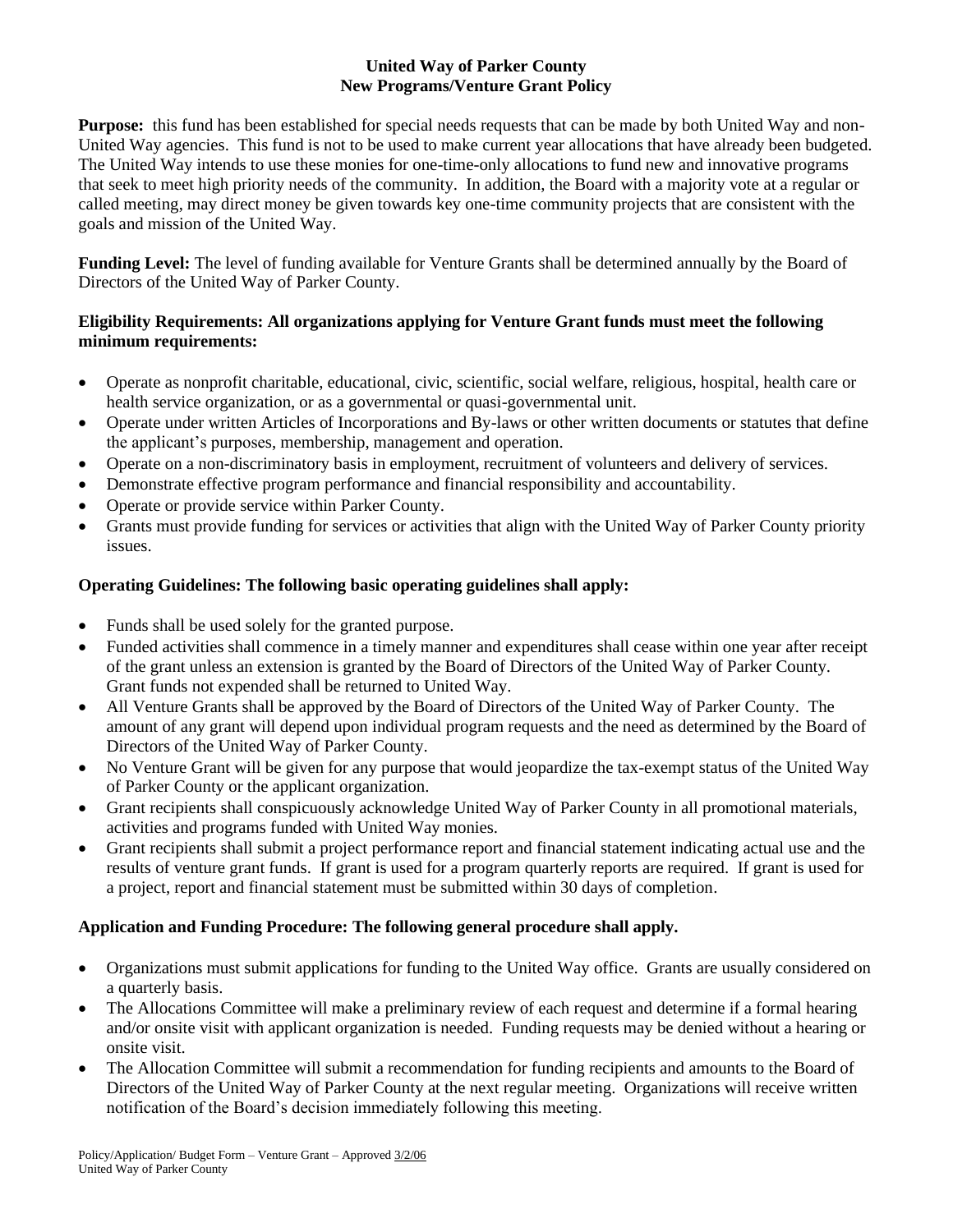# **United Way of Parker County 2022 Venture Grant Application (Please attach proposal)**

| Amount Requested from United Way of Parker County________________________________ |  |
|-----------------------------------------------------------------------------------|--|
| <b>General Information:</b>                                                       |  |
|                                                                                   |  |
|                                                                                   |  |
| $\text{Context}\_\_\_\_\_\_\_\_$                                                  |  |

List other co-sponsors of this proposal: (organization, contact person and telephone)

### **Proposal:**

On a maximum of two additional pages, describe the proposed project using the following format. Please number each section.

- 1. Describe the proposal and how it meets the purpose of the Venture Grant Policy.
- 2. Expected results of the project.
- 3. What is the documented need for the proposal?
- 4. Specific objectives timetable and details.
- 5. Specifically, how will the United Way of Parker County funds be used?
- 6. If the project is to continue after the grant period, how will it be funded?
- 7. Budget (form attached).

#### **Submit 18 copies of the completed application and 1 copy of the following:**

*(Note: Organizations that are currently member agencies of United Way of Parker County do not need to resubmit the following materials.)*

- 1. Names and address of the applicant's officers and member of its board of directors or governing body.
- 2. Statute, regulation or the applicant's Internal Revenue Service letter which establishes that the applicant is exempt from Federal income taxes, is not a private foundation and that donors may deduct contributions to the applicant as provided in Section 170 of the Internal Revenue Code.

#### **UNITED WAY'S MISSION**: To improve lives and build a stronger, healthier community.

#### **UNITED WAY'S STATEMENT OF BASIC BELIEFS, VALUES & DIRECTION:**

- All actions of the organization must be without bias.
- Provide funds to agencies that provide health and human service programs in Parker County.
- To be proactive in addressing unmet human service needs and in addressing ways of preventing social problems.

**"NEW PROGRAMS/VENTURE GRANT" COMMITTEE GUIDELINES:** Grants are intended as one-time special project grants that enhance the mission of the recipient human-service organization.